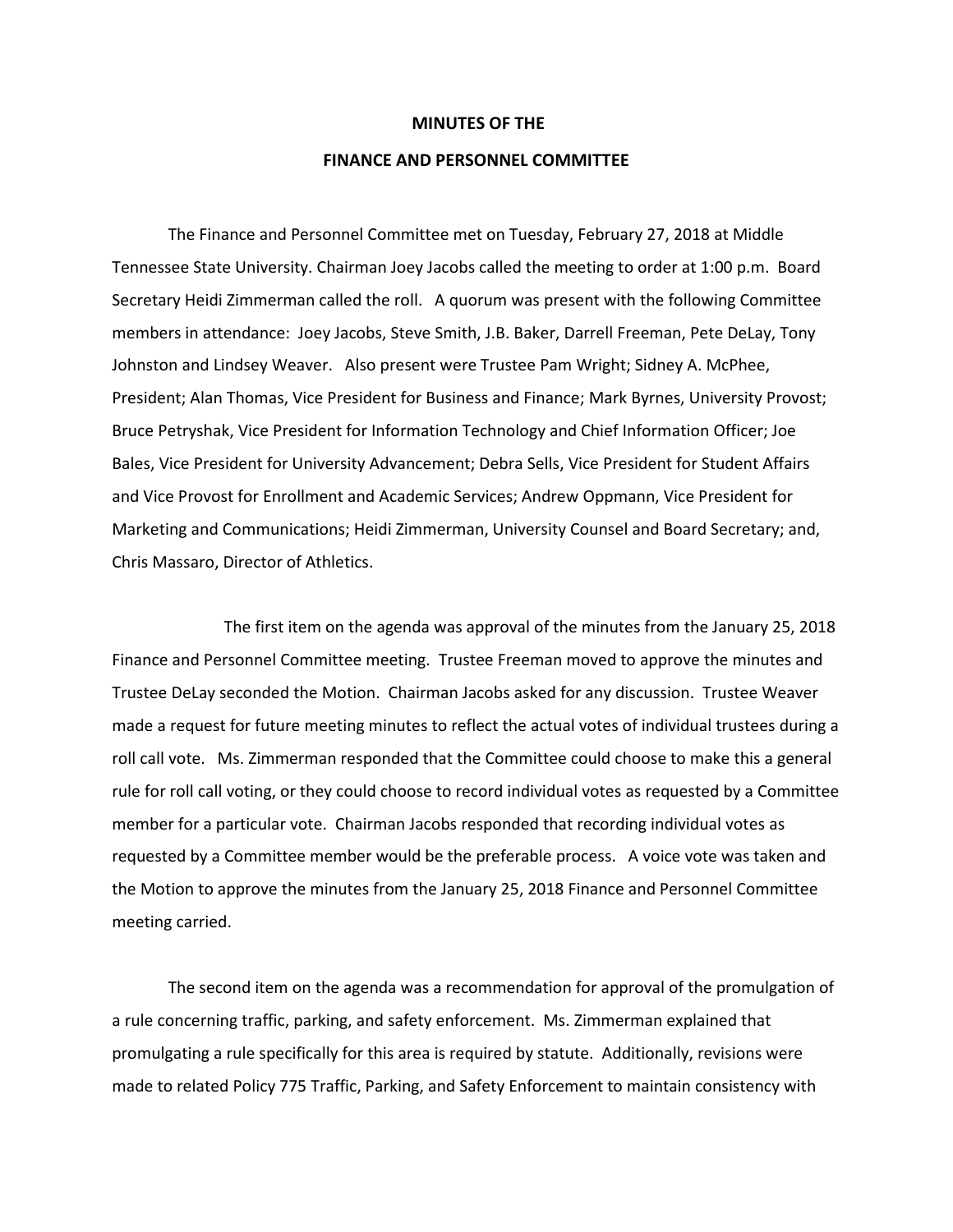the rule and would also require approval by the Board. Chairman Jacobs called for a motion to recommend promulgation of the traffic, parking, and safety enforcement rule and revisions to the related policy. Ms. Zimmerman instructed that a voice vote on the rule by the Committee was needed for this meeting, and a roll call vote by the full Board would be required at the next Board of Trustees meeting in March. The motion was made by Trustee Freeman and seconded by Trustee DeLay. A voice vote was taken and the motion to recommend promulgation of the Traffic, Parking, and Safety Enforcement rule and revisions to the related Policy 775 Traffic, Parking, and Safety Enforcement carried.

 The third item on the agenda concerned updates on the Governor's Budget. Mr. Thomas gave the Committee a brief summary of the Governor's FY 2018-19 budget recommendations and presented materials outlining the financial impact to the University. He stated that the only new document provided in the materials was a memorandum from THEC containing an overall summary of the budget proposal's impact on higher education. Discussion of budget highlights relating to the University's needs and priorities followed. Dr. McPhee expressed gratitude to THEC Executive Director, Mike Krause, for the Commission's support and his complimentary remarks made to the House Finance, Ways and Means Committee regarding MTSU's submission of a general academic classroom building. Mr. Thomas informed the Committee that Dr. McPhee would be attending the State Building Commission (SBC) meeting on March 8<sup>th</sup> to receive approval of the early design proposal for the new classroom building. Plans are for the new building to house several departments of MTSU's College of Behavioral and Health Sciences. On a final note in the budget discussion, Dr. McPhee informed the Committee that Senator Bill Ketron was putting through a bill for a forensic center that would be a partnership between Rutherford County and MTSU. The project could add some additional funds to the budget. Trustee Johnston asked if the University could submit institutional proposals directly to THEC or the state legislature for earmarks to fund projects that create research and income opportunities for the University. Dr. McPhee responded that this type of funding was built into the budget at the discretion of the Governor and his staff. He noted that the University had always received their share of funding for projects outside of formula funding through the efforts of our legislative delegation.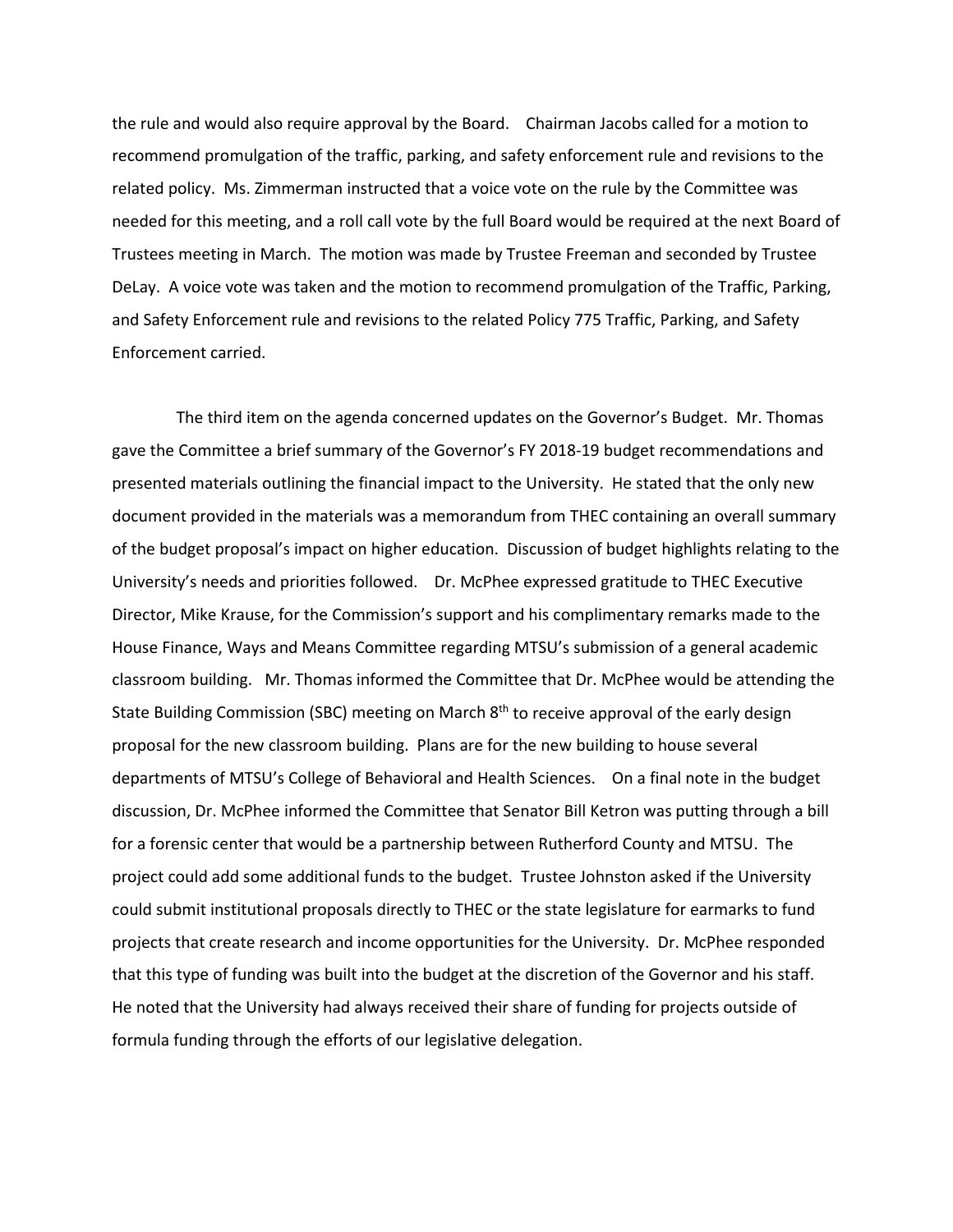The fourth item on the agenda was discussion of the University Budget. Mr. Thomas explained to the Committee that the Department of Finance and Administration annually requests state agencies to prepare a budget scenario that includes a reduction in state appropriations. For the 2018-19 fiscal year, the department requested a 2.5 percent reduction scenario. This would result in a reduction in state appropriations of \$34.8 million for all of higher education and a reduction of approximately a \$3.5 million for MTSU. Each division, department and college was requested to review their budget and provide information related to the impact of such a reduction on their respective area. Mr. Thomas noted that since personnel costs make up seventy percent of the University's budget, the greatest impact would be to positions, both vacant and filled. Mr. Thomas informed the Committee that the University was not aware of any plans the state had to require these budget reductions; however, the University felt this exercise was a necessary stress test in the event these reductions become part of the final State Budget.

The fifth item on the agenda concerned the Regional Scholars Program. Mr. Thomas presented materials to the Committee containing two scenarios for expansion of the current program and an analysis of the possible effects of each on University revenue:

- Expanding the program to include the entirety of all border states;
- Expanding the program to include students from all 50 states.

Dr. McPhee asked Vice President Sells to discuss how current processes would need to change to accommodate each of the possible expansion scenarios. She also explained to the Committee how the Academic Common Market program would factor in with the proposed expansion. After much discussion on various ways to create affordable enrollment opportunities for out-of-state students, it was agreed by the Committee that the most important concern of any proposal would be to maintain the University's academic integrity.

The final item on the agenda was a capital outlay update presented by Bill Waits, Interim Assistant Vice President for Campus Planning. Mr. Waits presented materials to the Committee explaining how Capital Outlay Project requests are assessed and scored by the THEC staff. He also presented information sheets on the Applied Engineering Building project and new Concrete and Construction Management Building. He noted that both projects allow for the future demolition of